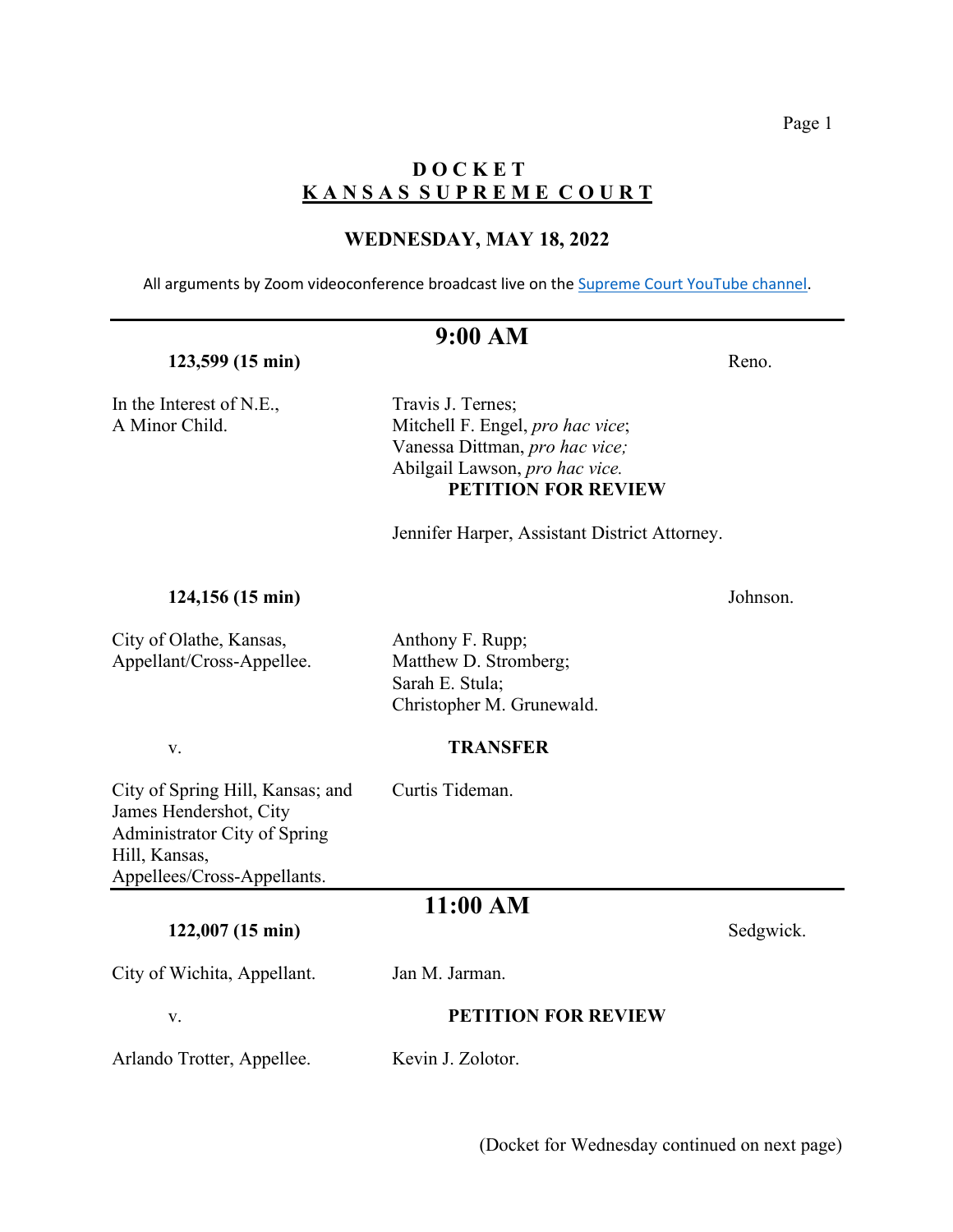in Discipline.

# **D O C K E T K A N S A S S U P R E M E C O U R T**

### **WEDNESDAY, MAY 18, 2022,** *continued*

All arguments by Zoom videoconference broadcast live on the [Supreme Court YouTube channel.](https://www.youtube.com/channel/UC1pXIOdkwjkdiLnpXj4Wp8w/live)

# **11:00 AM,** *continued*

**124,868 (15 min)** Original Action

In the Matter of: Matthew J. Vogelsberg,

Bradley A. Pistotnik, *Respondent.* Chief Deputy Disciplinary Administrator.

John J. Ambrosio; N. Russell Hazlewood; Bradley A. Pistotnik.

# **1:30 PM**

Jason M. Janoski, *Respondent.*

**124,955 (15 min)** Original Action in Discipline. In the Matter of: Kathleen Selzler Lippert, Deputy Disciplinary Administrator.

> John J. Ambrosio; Jason M. Janoski.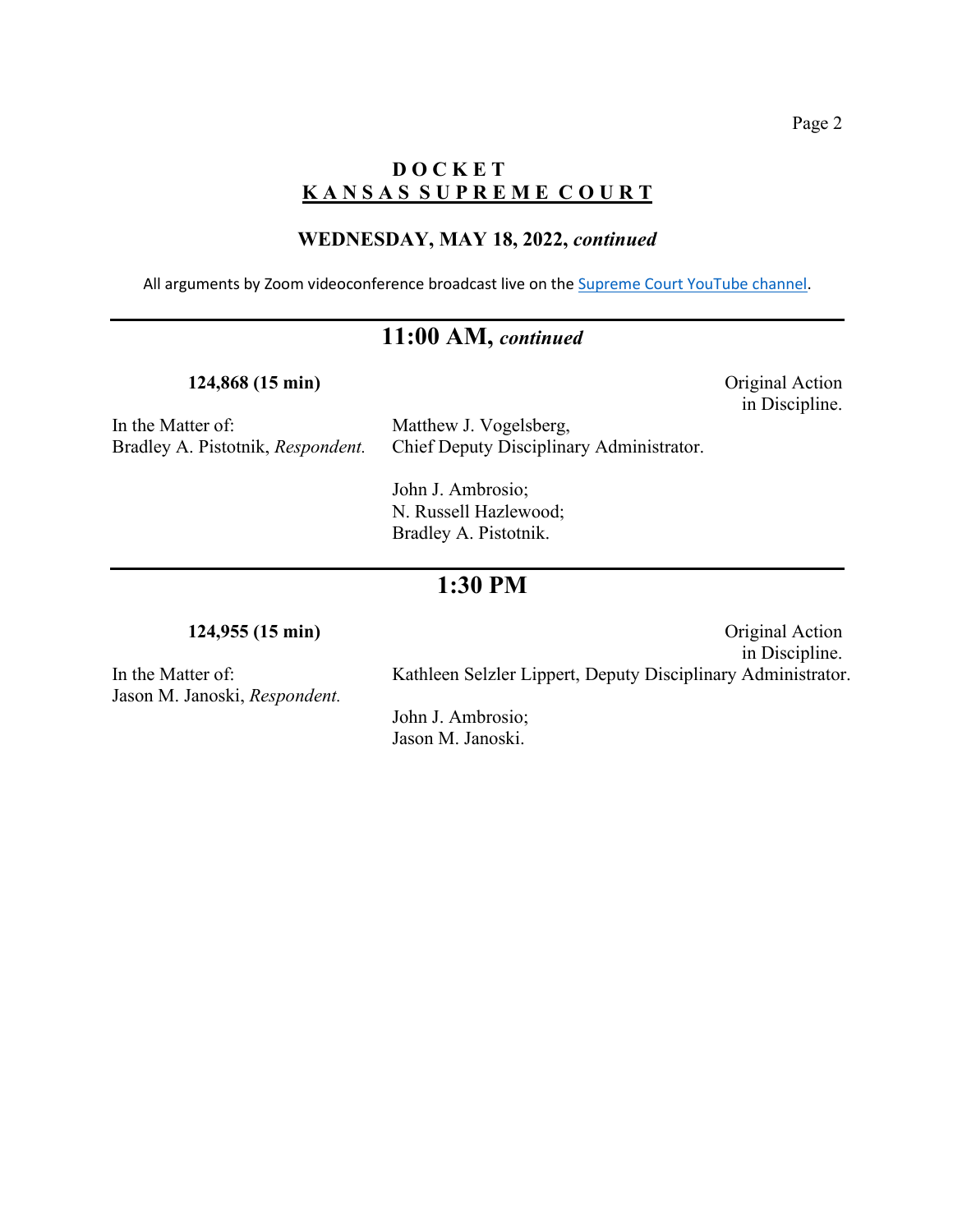# **D O C K E T K A N S A S S U P R E M E C O U R T**

#### **THURSDAY, MAY 19, 2022**

All arguments by Zoom videoconference broadcast live on the [Supreme Court YouTube channel.](https://www.youtube.com/channel/UC1pXIOdkwjkdiLnpXj4Wp8w/live)

# **9:00 AM**

**122,162 (15 min)** Tax Appeal.

of Wal-Mart Stores, Inc; Wal-Mart Real Estate Business Trust; Sam's Real Estate **PETITION FOR REVIEW** Business Trust; and TMM Roeland Park Center, L.L.C., for the Year 2016 Linda A. Terrill; in Johnson County; and Wal-Mart Real Samuel M. Hofmeier; Estate Business Trust and Sam's Real Barbara A. Smith, *pro hac vice*. Estate Business Trust for the Year 2017 in Johnson County.

In the Matter of the Equalization Appeals Ryan L. Carpenter, Assistant County Counselor.

| 122,758 (15 min)           |                                            |
|----------------------------|--------------------------------------------|
| State of Kansas, Appellee. | Derek L. Schmidt, Attorney General;        |
|                            | Brian Deiter, Assistant District Attorney. |

v. **PETITION FOR REVIEW**

Corey A. Eubanks, Appellant. Kasper Schirer, Kansas Appellate Defender.

In the Matter of: Matthew J. Vogelsberg,

Gary W. Long II, *Respondent.* Chief Deputy Disciplinary Administrator.

N. Trey Pettlon; Gary W. Long II.

**11:00 AM**

Joseph R. Borich III, *Respondent.*

**124,867 (15 min)** Original Action in Discipline. In the Matter of: W. Thomas Stratton, Jr., Deputy Disciplinary Administrator.

> John J. Ambrosio; Joseph R. Borich III.

Douglas.

**124,812 (15 min)** Original Action in Discipline.